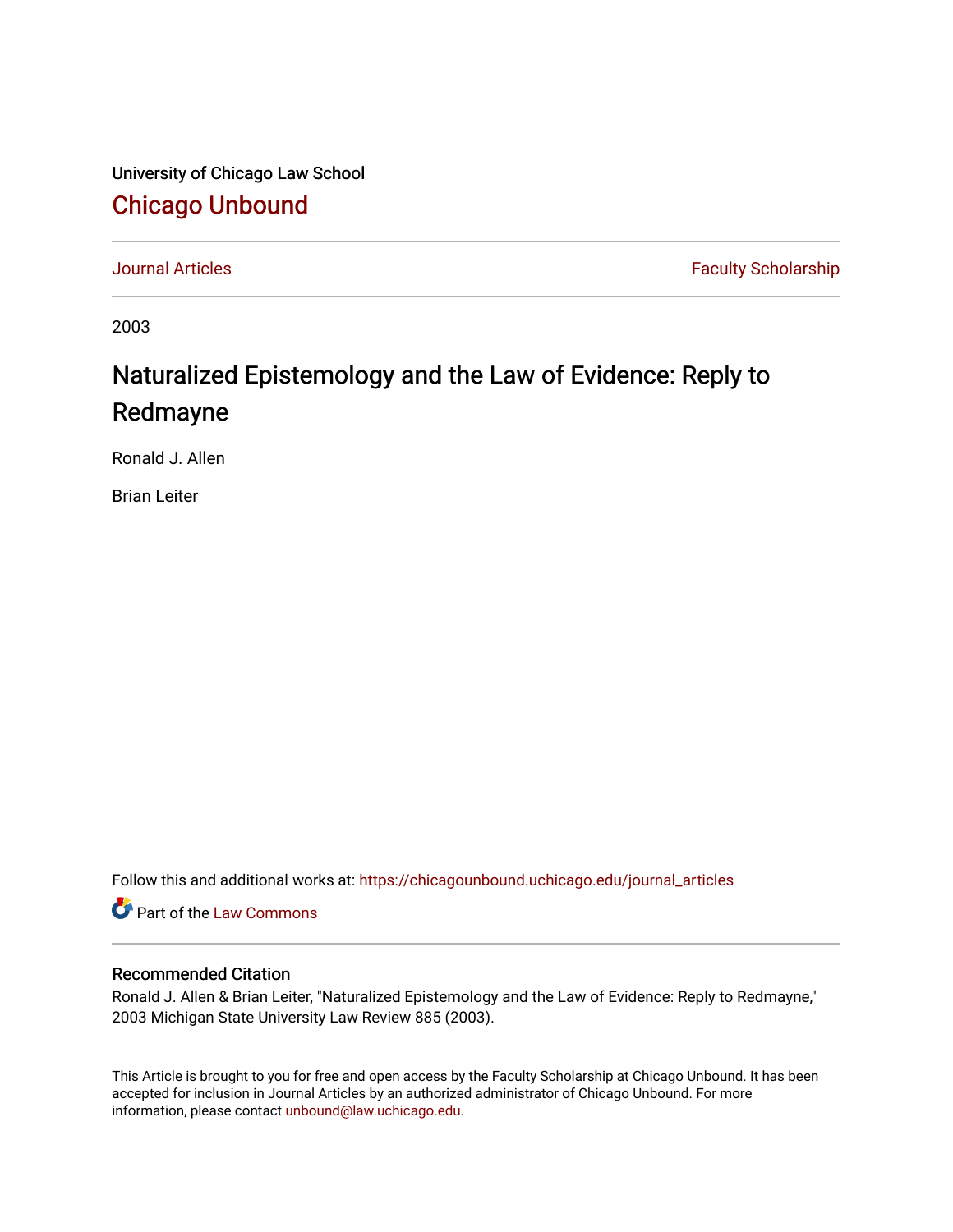## NATURALIZED EPISTEMOLOGY AND THE LAW OF EVIDENCE: REPLY TO REDMAYNE

*Ronald J. Allen\* & Brian Leiter"*

**2003** MICH. ST. L. REV. 885

In our article, *Naturalized Epistemology and the Law of Evidence,'* we sought to provide a brief but philosophically sophisticated introduction "to important recent developments in epistemology" and "to show... how these developments provide a conceptual foundation for some familiar approaches to problems from the law of evidence."<sup>2</sup> Our motivations for doing so were complex, but included both highlighting and explaining for the legal academy the rejection of post-modem epistemology by most contemporary philosophers, and the implications of that rejection for the study of evidence. We had, thus, both general philosophical and highly practical goals in mind. Michael Redmayne appears to take us to task for the inadequacies of our philosophical presentation, and further suggests that the philosophy is of no import in any event.

With respect, we think that it is not our original presentation but Redmayne's understanding of modem epistemology that is in error, and we think further that his error may be instructively elaborated and explained to advance our first goal of introducing certain philosophical concepts to the legal audience. Whether an improved understanding of the relevant philosophical concepts will in any fashion improve the field of evidence, or any other field, we leave to the reader's imagination and future developments. Indeed, as we said in our original article, "[f]or the great bulk of evidentiary scholars . . . this paper merely solidifies the ground beneath their feet."<sup>3</sup> Nonetheless, we remain hopeful that the solidification is of some significance, even if only in assuring evidence scholars that the pursuit of truth is not some silly quixotic activity that only the uninformed would undertake with a straight face. Surprisingly, when one gets to Redmayne's discussions of specific issues, the methodology he employs could be taken straight out of our

<sup>\*</sup> John Henry Wigmore Professor of Law, Northwestern University School of Law.

<sup>\*\*</sup> Joseph D. Jamail Centennial Chair in Law, Professor of Philosophy, and Director of the Law & Philosophy Program, The University of Texas at Austin.

*I. See* Ronald **J.** Allen & Brian Leiter, *Naturalized Epistemology and the Law* of *Evidence,* 87 VA. L. REV. 1491 (2001).

<sup>2.</sup> *Id.* at 1492.

<sup>3.</sup> *Id.* at 1493.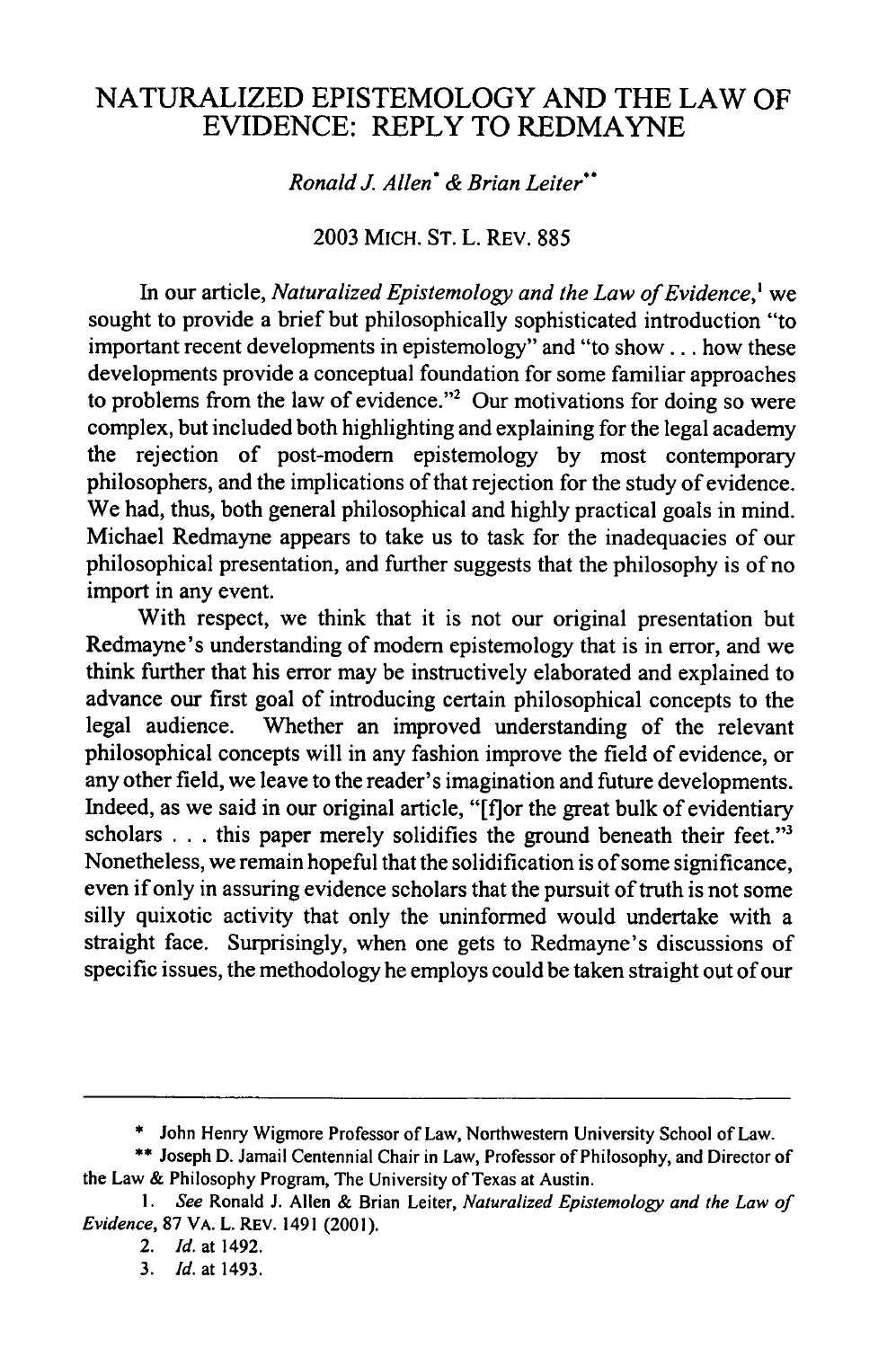recommendations, although not for the reason he advances; a critical point that we return to below.<sup>4</sup>

We briefly elaborate these two points here. We first correct Redmayne's philosophical mistakes and then discuss his apparent methodological approach to evidence problems, showing it to be continuous with the lessons we tried to impart in our original paper. Before doing so, however, we wish to express our appreciation for his having spent considerable time on our original article. All of us agree that the issues under consideration are deserving of careful and sustained study, and that is precisely why we will use his critique as the vehicle for further correcting some possible misunderstandings about the relevant philosophical concepts and their implications.

Redmayne's argument gets misdirected right from the start. Although he professes to disown the "tendentious" method of "proceed[ing] by way of definitional fiat,"<sup>5</sup> plainly his argument about the relevance of Alvin Goldman's program in naturalized epistemology to evidence scholarship amounts to nothing more than stipulative definitions backed by some selective citations of philosophers who (more-or-less) endorse his definitions.' Redmayne talks about "the core concerns of epistemology,"<sup>7</sup> "the central epistemological questions revolving round the definitions of knowledge,"8 "the sort of abstract and general analysis characteristic of philosophy,"<sup>9</sup> and the "questions  $\ldots$  traditionally addressed by epistemology;"<sup>10</sup> but how he decided what was "core," "central", "characteristic" and "traditional," except by stipulation and citation, is left to the imagination. Redmayne's conclusion that "references to naturalized epistemology in Allen and Leiter's article are not doing any important work" is premised on just these unelaborated and "tendentious" claims.<sup>11</sup>

Fortunately, this is clearest in Redmayne's central challenge that Goldman is not really "any sort of naturalist" since "[h]is naturalism only emerges when we move beyond the central questions of epistemology.., to

4. See Mike Redmayne, *Rationality, Naturalism, and Evidence Law,* 2003 MICH. ST. L. REV. 849, 853.

*5. Id. at* 853.

*6. See, e.g.,* ALVIN I. GOLDMAN, EPISTEMOLOGY AND COGNITION (1986); ALVIN I. GOLDMAN, KNOWLEDGE IN A SOCIAL WORLD (1999) [hereinafter GOLDMAN, KNOWLEDGE].

7. Redmayne, *supra* note 4, at 850.

8. *Id.* at 853.

9. *Id.* The naturalist challenge, of course, is precisely to whether such analysis can proceed except in tandem with empirical science.

<sup>10.</sup> *Id.* Redmayne may be closest to the mark on what is "traditional," but that invocation is obviouslyquestion-begging against the naturalist challenge to the epistemological tradition.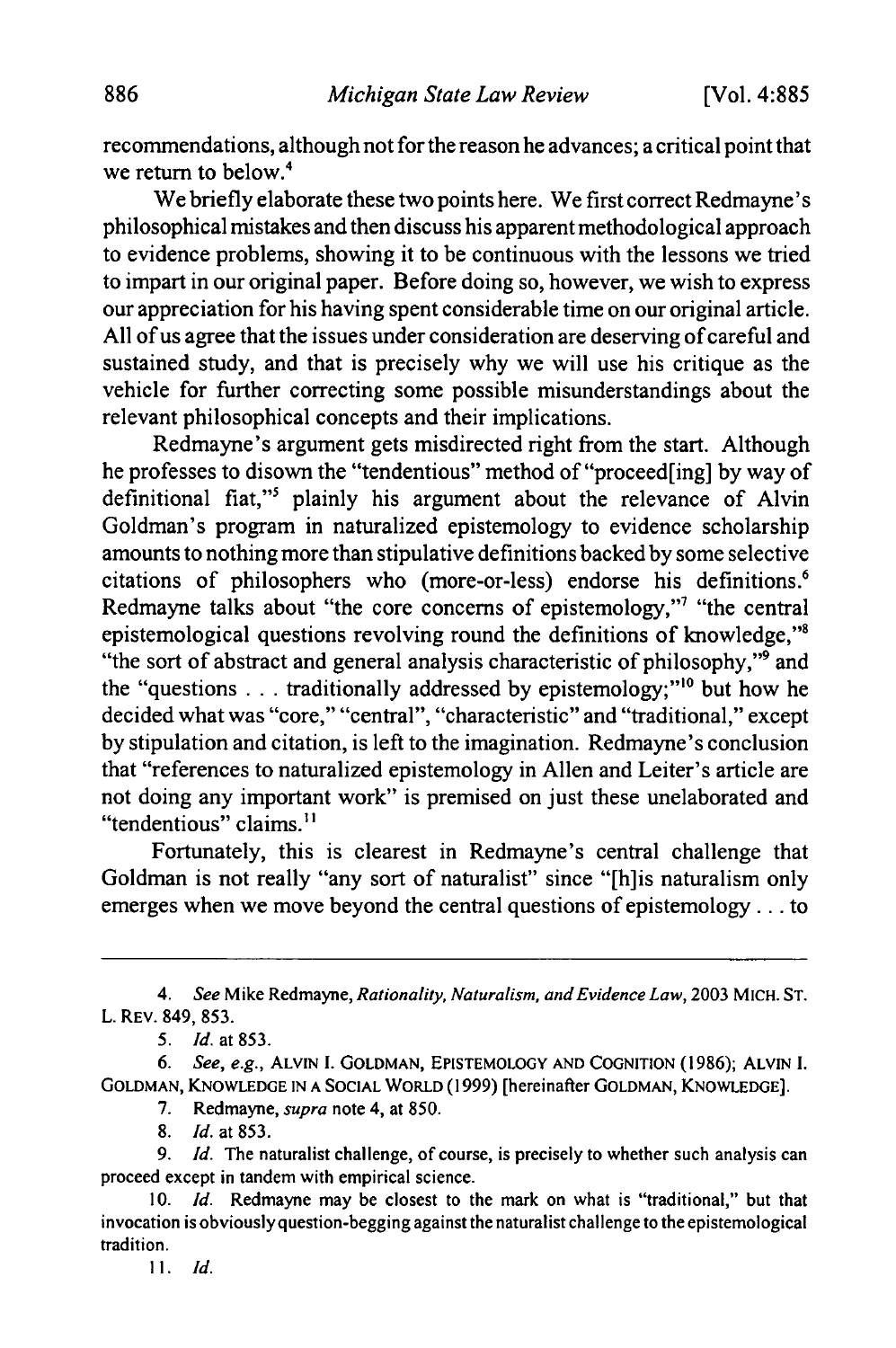ask: What methods of inquiry are likely to result in our acquiring knowledge." $12$  Redmayne thinks the "central" questions "revolv[e] round the definitions of knowledge" and not around "[h]ow we should go about acquiring knowledge."<sup>13</sup> The main argument he offers bears quoting:

Most epistemology does not focus on inquiry. There may be a good reason for this, in that questions about inquiry are not obviously amenable to the sort of abstract and general analysis characteristic of philosophy. Now it would be tendentious to proceed by way of definitional fiat, asserting that questions about inquiry are not really epistemological at all. But it is important to understand that the Goldman/ Allen/Leiter brand of naturalized epistemology is expansionist. Its claim to be naturalistic only comes into play where questions not traditionally addressed by epistemology are concerned. <sup>14</sup>

Redmayne's claims about epistemology are at best highly misleading and at worst simply wrong. Fundamentally, no epistemologists are interested in a "definition" of knowledge; none take themselves to be in competition with lexicographers. Philosophers are interested in an analysis of the concept of knowledge, not in the regulation of linguistic practice,<sup>15</sup> and many are interested in inquiry. In a footnote, Redmayne acknowledges Richard Swinburne as an epistemologist interested in inquiry, as though he were the exception that proved the contrary rule.<sup>16</sup> However, he neglects that epistemology since Descartes in the seventeenth century (who wrote on optics, physiology and geometry, among other "applied" subjects) through Carnap in the twentieth century has been concerned with vindicating the methods of inquiry characteristic of the modem physical sciences. So, to assert that "questions about inquiry are not really epistemological at all" is not only tendentious but flatly wrong.<sup>17</sup> Epistemology is about inquiry, about the ways we acquire what we take to be "knowledge," about which ways are sound and reliable and which are not. $18$ 

14. *Id.*

*15.* There are reasons, to be sure, to think they fail. *See generally* Jonathan M. Weinberg et al., Normativity and Epistemic Intuitions, 29 PHIL. TOPICS 429 (2001). But this conclusion leaves lexicography untouched. *See id.*

- *16. See* Redmayne, *supra* note 4, at 853 n.17.
- **17.** *Id.* at 853.

<sup>12.</sup> *Id.* at 852-53.

<sup>13.</sup> Redmayne, *supra* note 4, at 853. Redmayne dismissively calls Allen and Leiter's process an "inquiry." *See id.*

<sup>18.</sup> Philip Kitcher describes as the "traditional" questions of epistemology the following: "What is knowledge? What kinds of knowledge (if any) are possible? What methods should we use for attaining knowledge, or, at least, for improving the epistemic qualities of our beliefs?" Philip Kitcher, *The Naturalists Return,* 101 PHIL. REV. 53, 56 (1992). Notice that what Redmayne calls "inquiry" is on Kitcher's list of the three main "traditional" questions of epistemology. *See id.*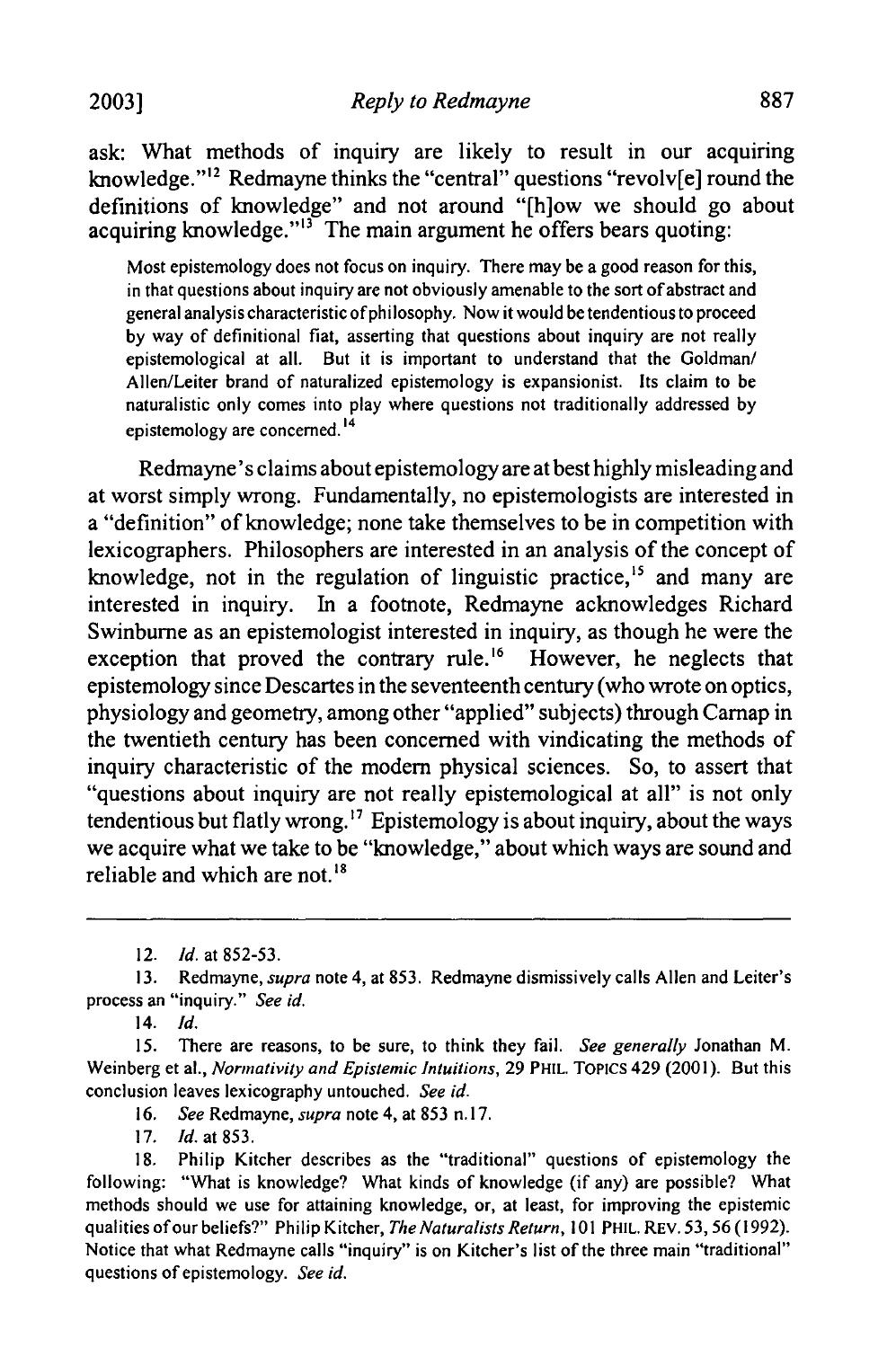Perhaps all Redmayne means is that, while most epistemology is deeply interested in the way we acquire knowledge (in "inquiry"), much modem epistemology has been concerned only to vindicate-to lay the foundation for-pre-existing methods of inquiry (e.g., those of the sciences), rather than to develop *new* methods of inquiry. Even this more muted point is difficult to support. The seminal-or at least, most famous-text of late twentieth century Anglo-American epistemology prior to the naturalistic revolution<sup>19</sup> shows that even this reformulated claim is too strong. Roderick Chisholm was deeply interested in formulating the methods of inquiry for individual knowers, and thus would be banished from the epistemological canon according to Redmayne. But Chisholm and his many progeny to one side, it is true that there are other major figures in epistemology in the modem period who have had only tangential interests, if that, in the development of methods of inquiry.

What does this show? Plainly nothing of any philosophical, as opposed to "classificatory," interest. For thousands of years, philosophers thought, for a variety of reasons, that the empirical facts did not bear on the question of what counts as knowledge or justification. Naturalists think the empirical facts matter, in one way or another. Why Redmayne wants to deny that this is (a) naturalism, or (b) relevant to the evaluation of evidentiary rules, is, in the end, utterly mysterious. Evidence scholarship would be better served by asking the questions that we argued deserve asking than engaging in disputations about terminology. In doing so, it would be in harmony with much of modem epistemological thought.

Are we now being "tendentious"? We think not. In the centennary issue of the *Philosophical Review,* the premier journal of Anglophone philosophy, Philip Kitcher, contributed a now-classic essay on the naturalistic revolution in philosophy, especially epistemology.<sup>20</sup> As Kitcher noted, Frege is the arch anti-naturalist in philosophy precisely because of his "opposition to what he perceived as intrusions from psychology or biology."2' Kitcher also notes the "several kinds of naturalism" that have overtaken contemporary philosophy "all share an opposition to the Frege-Wittgenstein conception of a pure philosophy above (or below?) the special disciplines," i.e., the sciences.<sup>22</sup> Indeed, the two distinguishing features of the anti-naturalist approach, according to Kitcher, are the pursuit of "epistemological questions in an apsychologistic way-logic, not psychology, is the proper idiom for epistemological discussion" and the view of "philosophical reflection as *a*

<sup>19.</sup> See RODERICK M. **CHISHOLM,** THEORY OF **KNOWLEDGE** (1966).

<sup>20.</sup> See Kitcher, *supra* note 18, at 53.

<sup>21.</sup> *Id. at* 54.

<sup>22.</sup> Id. *at* 55.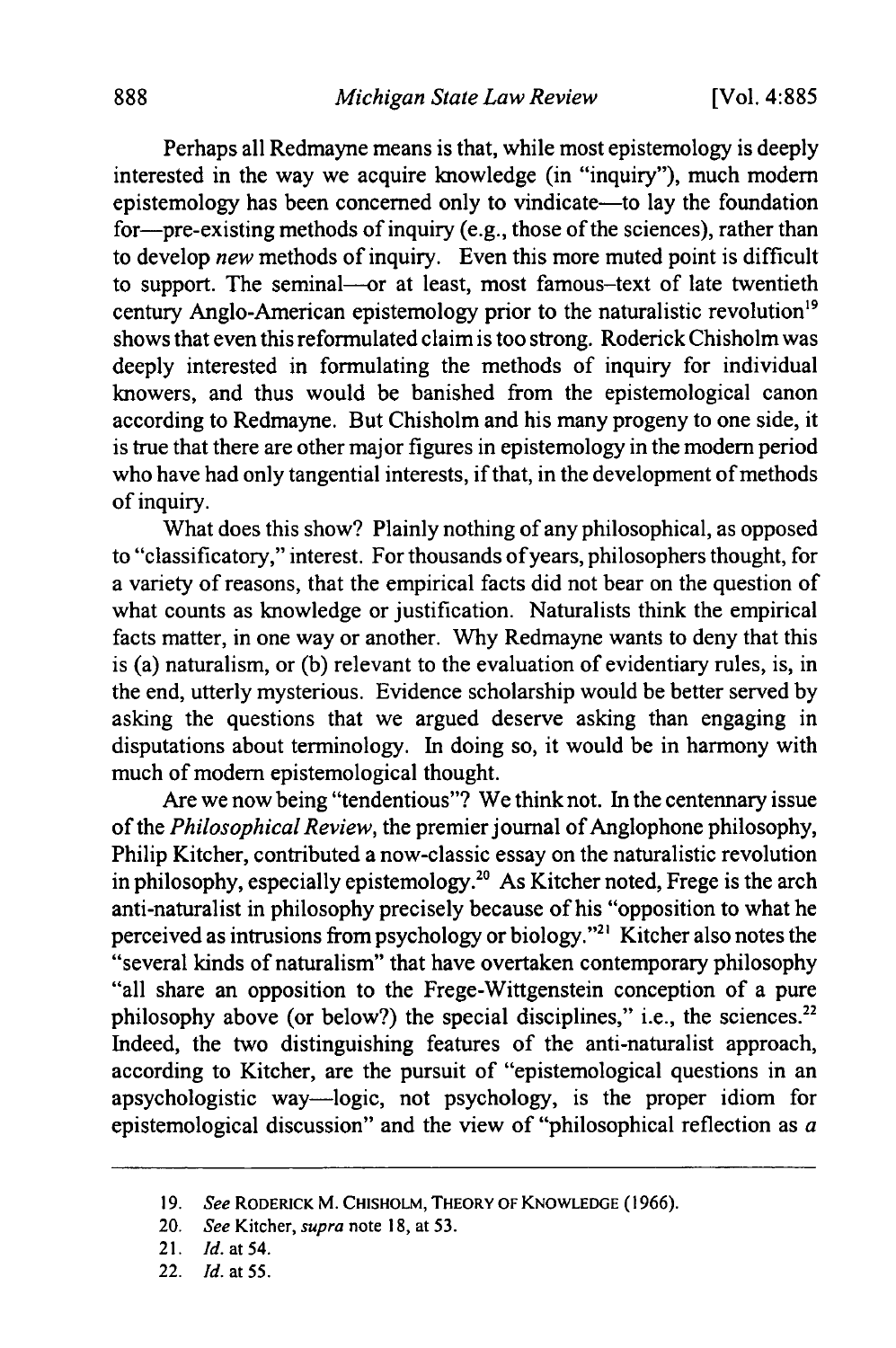*priori*," *i.e.*, prior to experience or empirical evidence.<sup>23</sup> Naturalists like Goldman repudiate both claims, and thus are usefully, and quite intelligibly, marked as naturalists-and that, in a nutshell, is why (as we argued) naturalized epistemology is relevant to evidence scholarship.

Yet, Redmayne also has "another reason for thinking that the references to naturalized epistemology... are not doing any important work."24 Namely, that Goldman's social epistemology-which Redmayne appears to concede is quite relevant<sup>25-is</sup> not really part of naturalized epistemology. Once again, we enter the realm of pointless terminological quibbles. Would we be able to avoid this dispute simply by retitling our essay? **26**

It is of course true that Goldman's program in *Knowledge in a Social World* is concerned only with what Goldman himself calls the "weak" sense of knowledge, that is, mere true belief.<sup>27</sup> (Redmayne fails to note this qualification-"weak"-which is introduced by Goldman.) Yet even Goldman takes this to be a radical departure from "the Cartesian image of inquiry as an activity of isolated thinkers," since it emphasizes instead the need to attend to "the interpersonal and institutional contexts in which most knowledge endeavors are actually undertaken."28 Goldman is also equally clear that "most of the philosophical literature" is concerned with knowledge in a different sense: namely, as true belief plus some other condition (having to do with justification).29 Goldman, of course, thinks the other condition must be cashed out in terms of empirical facts about the causal mechanisms that reliably produce true belief. That means, quite obviously one would have thought, that the final program of social epistemology-which would necessarily have to attend to the social mechanisms by which belief is (causally) inculcated-would be naturalistic precisely because it makes the existence of "knowledge" turn on *a posteriori* facts.

Since Redmayne apparently admits the relevance of social epistemology, and has merely "tendentious" definitional reasons for excluding social epistemology from the domain of naturalized epistemology, it appears that he

29. *Id.* at 23.

<sup>23.</sup> *Id.* at 57.

<sup>24.</sup> Redmayne, supra note 4, at 853.

<sup>25.</sup> See generally **GOLDMAN, KNOWLEDGE,** supra note **6** (discussing the laws of evidence in chapter four and seven).

<sup>26.</sup> An earlier version of the paper was in fact called Social Epistemology and the Law of Evidence, though it is hard to see why a change in title should occasion a substantive criticism.

<sup>27.</sup> See **GOLDMAN, KNOWLEDGE,** supra note 6, at 24.

<sup>28.</sup> Id. at vii.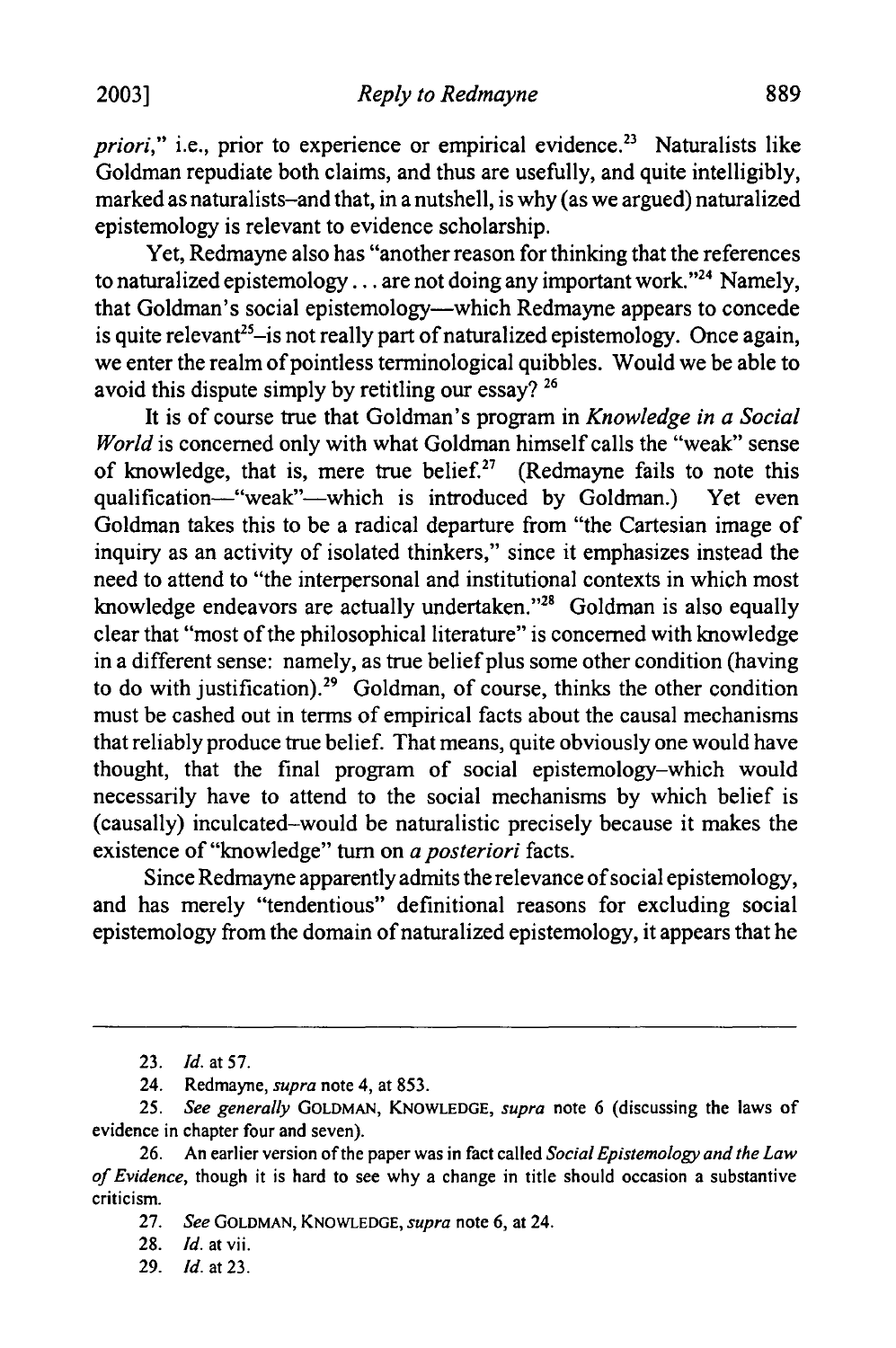has failed to show that naturalized epistemology is "not doing any important work"<sup>30</sup> in our approach to evidence law.<sup>31</sup>

Now Redmayne is also unsympathetic to Quine's radical replacement naturalism-he is not alone in this, obviously-and takes issue with Leiter's sympathy for Quine in other writings of his. Since the radical Quinean program isn't at issue in Allen & Leiter's joint work, we will confine discussion of this aspect of his paper to a (lengthy) footnote.<sup>32</sup>

30. Redmayne, *supra* note 4, at 853.

31. One other clarification needs to be given. Our claim that "the only way to assess instrumental claims is to do so empirically, that is, by finding out what means really bring about what ends" is not, contra Redmayne, a kind of replacement naturalism that "is not easy to reconcile with Goldman's work on social epistemology." Allen & Leiter, *supra* note **1,** at 1499; see Redmayne, *supra* note 4, at 860. Goldman's entire project in *Knowledge in a Social* World is an exercise in ought-implies-can. See GOLDMAN, **KNOWLEDGE,** supra note 6. This is not replacement naturalism, since it does not involve replacing the normative question about the relationship between sensory inputs and theoretical outputs with a descriptive question about the causal connection between these two.

32. Redmayne observes that Quine argues for replacement naturalism based on the failure of foundationalism. See Redmayne, supra note 4, at 855-56. However, Redmayne complains this "is only one of several possible theories of epistemic justification." Id. at 855. Redmayne mentions, e.g., coherentism (citing BonJour circa 1985), reliabilism (Goldman), and foundherentism (Haack), among others. See *id.* at 855 nn. 28, 30 & 31. Among "possible" theories, of course, this list seems rather truncated. See id. It omits: divine inspirationalism (all genuine knowledge derives from divine inspiration), Leiterian inspirationalism (all genuine knowledge derives from inspiration from Leiter), lunatic veritism (all genuine knowledge consists only of true beliefs, however acquired), and Potterian coherentism (all genuine knowledge coheres with claims in the Harry Potter novels). Now, while these views are possible, they are also silly, but their possibility does underline the fact that what motivates Quine's move from the failure of foundationalism to replacement naturalism is precisely the unpromising nature of the "possible" alternatives to foundationalism. BonJour, for example, recognizing this, abandoned coherentism long ago (this goes unnoted by Redmayne), and Haack's idiosyncratic view has the vices of both the coherentism (that BonJour abandoned) and the foundationalist tradition attacked by Quine. Redmayne has not even attempted to show that these views are serious competitors, and the mere fact that their authors are well-known does not make them such. (Goldman's reliabilism, precisely because it parts company with the internalism about justification characteristic of the foundationalist tradition that Quine attacks, has better prospects, but would presumably fall prey, in Quinenan eyes, to skepticism about conceptual analysis.)

Redmayne also takes issue with Leiter's claim that the Neurath's boat metaphor for our epistemological situation—the idea that in epistemological matters, we are in the same situation as sailors who want to rebuild their ship while still at sea-supports the claim that, in the absence of foundationalism, epistemology can do no more than describe our actual epistemological practices. See id. at 856-57. Redmayne's rejoinder to Leiter bears quoting:

The notion of changing planks surely suggests reflection and attempts to critically reorder our theories. What the boat metaphor does suggest is that we have no infallible foundations-any one of the planks may need to be replaced at some stage.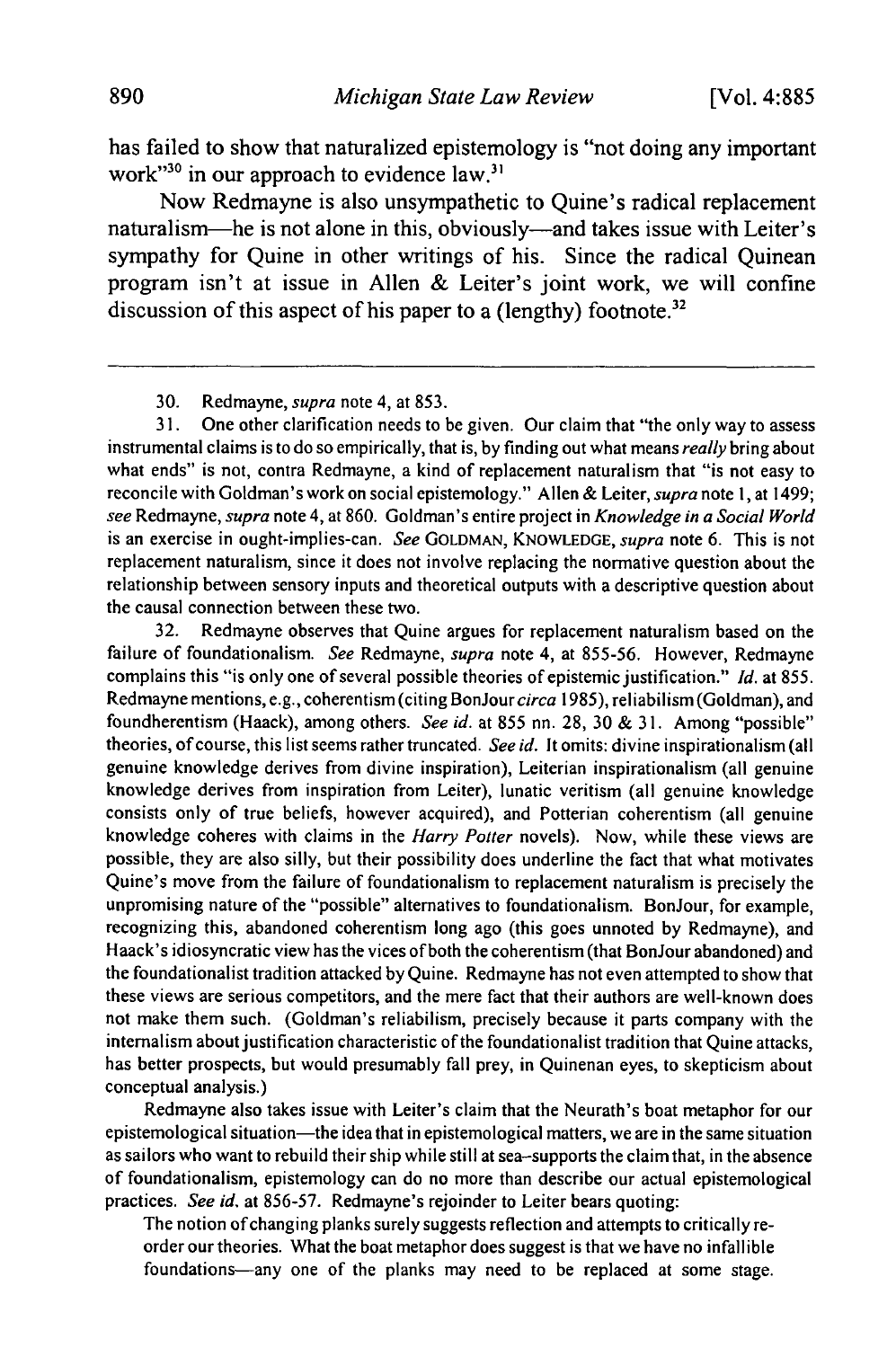Once the philosophical concepts are straightened out, it becomes plain that much of current evidentiary scholarship is quite compatible with modem naturalized epistemology. Moreover, evidence scholars should not be made uneasy that their pursuit of propositions with truth value is somehow quaint and out of step with modem relativistic thinking that consigns questions of truth to either the trash bin or pure politics. Not surprisingly, when Redmayne, who is a distinguished evidentiary scholar in his own right, actually analyzes specific legal questions (inferences from silence and the use of DNA evidence), he does so in ways perfectly countenanced by our approach. He carefully analyzes the relevant problem, searches for data, considers its reliability and relevance, and so on.

What, then, is the problem? Is there nothing here but terminological disputes with no practical significance? We think not. Indeed, we think Redmayne's paper is a perfect example of the possible significance of our original effort to solidify the ground beneath the feet of evidence scholars. Having convinced himself that our explication of naturalized epistemology was either wrong or irrelevant to evidence scholarship, or both, Redmayne

Nevertheless, there is a foundationalist point here, in that in our theorizing at a particular point in time we are assuming that certain planks provide a privileged epistemological position; fallible though they may be, we will not give them up while we are standing on them.

*Id.* at 857. Unfortunately, Redmayne has here conflated two distinct perspectives: the perspective of the epistemologist who is wondering what can be said about truth justification; and the perspective of those in the boat (e.g., working scientists) who are investigating what is true and what is justified. The whole point of the Neurath's boat metaphor-as is abundantly clear in both Quine and Leiter-is that those in the boat, of course, privilege certain theoretical positions and treat them as inferentially foundational in constructing their theories of the true and justified. The claim that there is nothing left but descriptive sociology if (what Redmayne calls infallible) foundationalism fails is a point about the perspective of the epistemologist. To be sure, the epistemologist can describe the criteria of truth and justification the people on the boat use, but that is just descriptive sociology, a descriptive sociology that confers no metasanction on those criteria. As Redmayne puts it (not realizing, apparently, that this concedes the point), "at a particular point in time we are assuming that certain planks provide a privileged epistemological position." Redmayne, *supra* note 4, at 857. Indeed we are, and there is nothing in the Quinean program to preclude us from describing what planks those are at any particular point in time. The same applies to Redmayne's point that, following Quine's "engineering" approach to questions of normativity, we might try "to develop more general and abstract epistemic principles.., which would pick out common elements in the examples" of fruitful epistemic principles that Redmayne describes. *Id.* at 859.

Now Redmayne is correct that predictive success is assigned a great deal of weight by Quine, and we might fairly ask, as Redmayne does, "[w]hy should we be impressed by prediction?" *Id.* at 857. Quine hasn't a clear answer to that question, but Leiter attempts to supply one, in a Quinean spirit, in an article to which we refer the interested reader. *See* Brian Leiter, *Why Quine Is Not a Postmodernist,* 50 SMU L. REV. 1739, 1750 (1997).